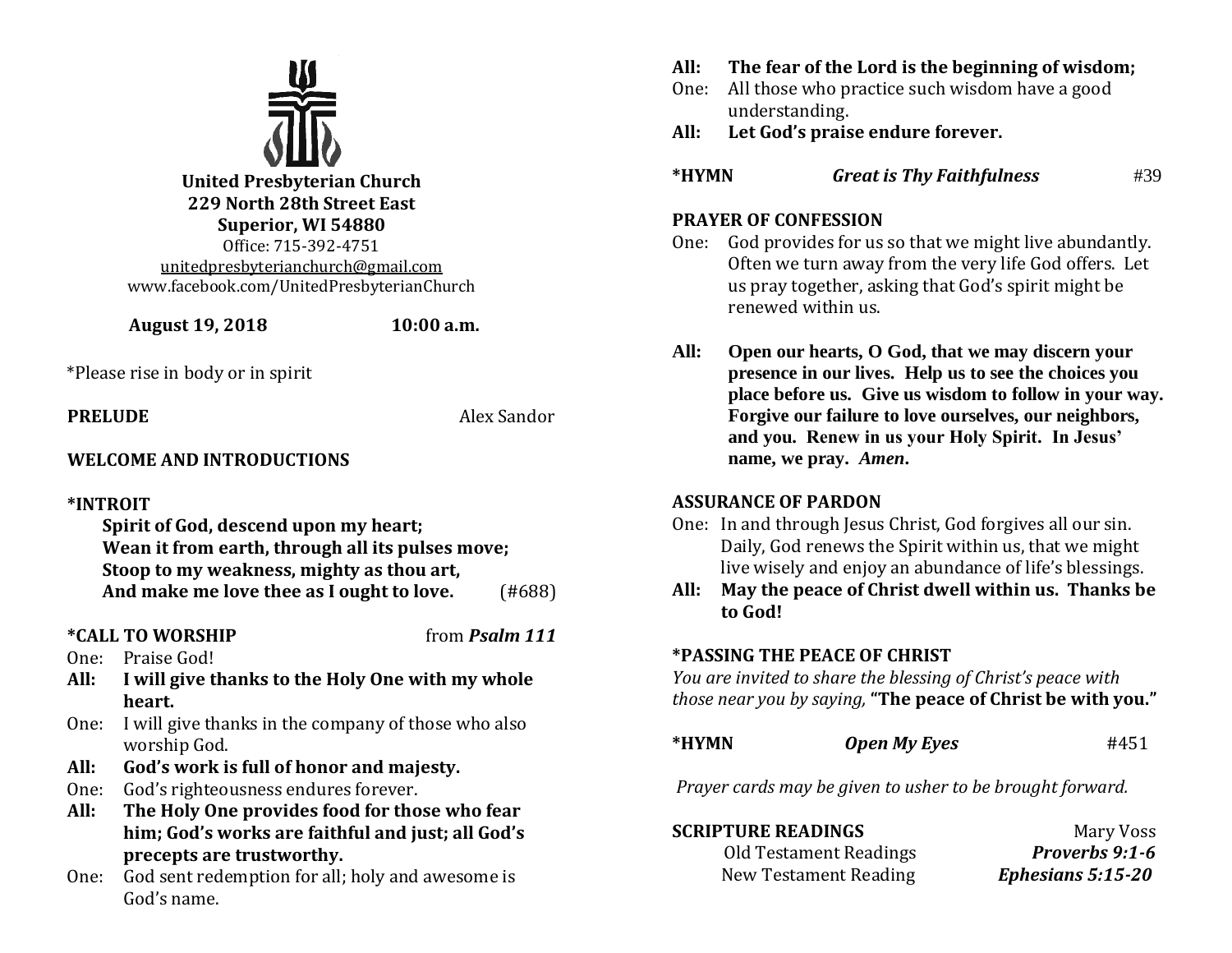| <b>SPECIAL MUSIC</b><br>His Eye is on the Sparrow Jane Wester<br>by Civilla D. Martin and Charles H. Gabriel                                                 |                          |  |                       |  |  |
|--------------------------------------------------------------------------------------------------------------------------------------------------------------|--------------------------|--|-----------------------|--|--|
| <b>SCRIPTURE READING</b>                                                                                                                                     | 1 Kings 3:5-13           |  | Mary Voss             |  |  |
| <b>SERMON</b>                                                                                                                                                | <b>The Good Life</b>     |  | Rev. Charlotte Frantz |  |  |
| *HYMN                                                                                                                                                        | <b>Be Thou My Vision</b> |  | #450                  |  |  |
| <b>OFFERING</b><br><b>MOMENT FOR MISSION</b><br><b>PW National Gathering</b><br><b>OFFERTORY</b><br>*HYMN OF DEDICATION                                      |                          |  |                       |  |  |
| A grateful heart is what I bring,<br>A song of praise, my offering,<br>Among the saints I lift my voice: in you,<br>In you, O God, I will rejoice.<br>(#652) |                          |  |                       |  |  |
| *DD (1100 AD DRDIA(010)                                                                                                                                      |                          |  |                       |  |  |

#### **\*PRAYER OF DEDICATION**

- One: Let us pray together.
- **All: Open our eyes, O God, that we may discern what is good and life-giving—for us, for our families, for our community and for our society. May our gifts and offerings be used to offer your love, hope, and life to the world.** *Amen.*

#### **TIME FOR PRAYER PRAYERS TO BE SHARED SILENT PRAYER PASTORAL PRAYER**

#### **LORD'S PRAYER**

**All: Our Father, who art in heaven, Hallowed be thy name. Thy kingdom come. Thy will be done, on earth as it is in heaven. Give us this day our daily bread, and forgive us our debts as we forgive our debtors. And lead us not into temptation, but deliver us from evil. For thine is the kingdom, and the power and the glory, forever. Amen.**

## **ANNOUNCEMENTS ABOUT OUR LIFE TOGETHER**

## **\*CLOSING HYMN** *O God in Whom All Life Begins* #308

#### **\*BENEDICTION**

- One: As you leave this place, may the living Lord Jesus go with you.
- **All**: **May the Lord Jesus go behind you to encourage you,**

**Beside you to befriend you Above you to watch over you Beneath you to lift you from your sorrow, Within you to give you the gifts of peace, hope and joy,**

One: And always, may the living Lord Jesus go before you to show you the way.

**\*POSTLUDE** Alex Sandor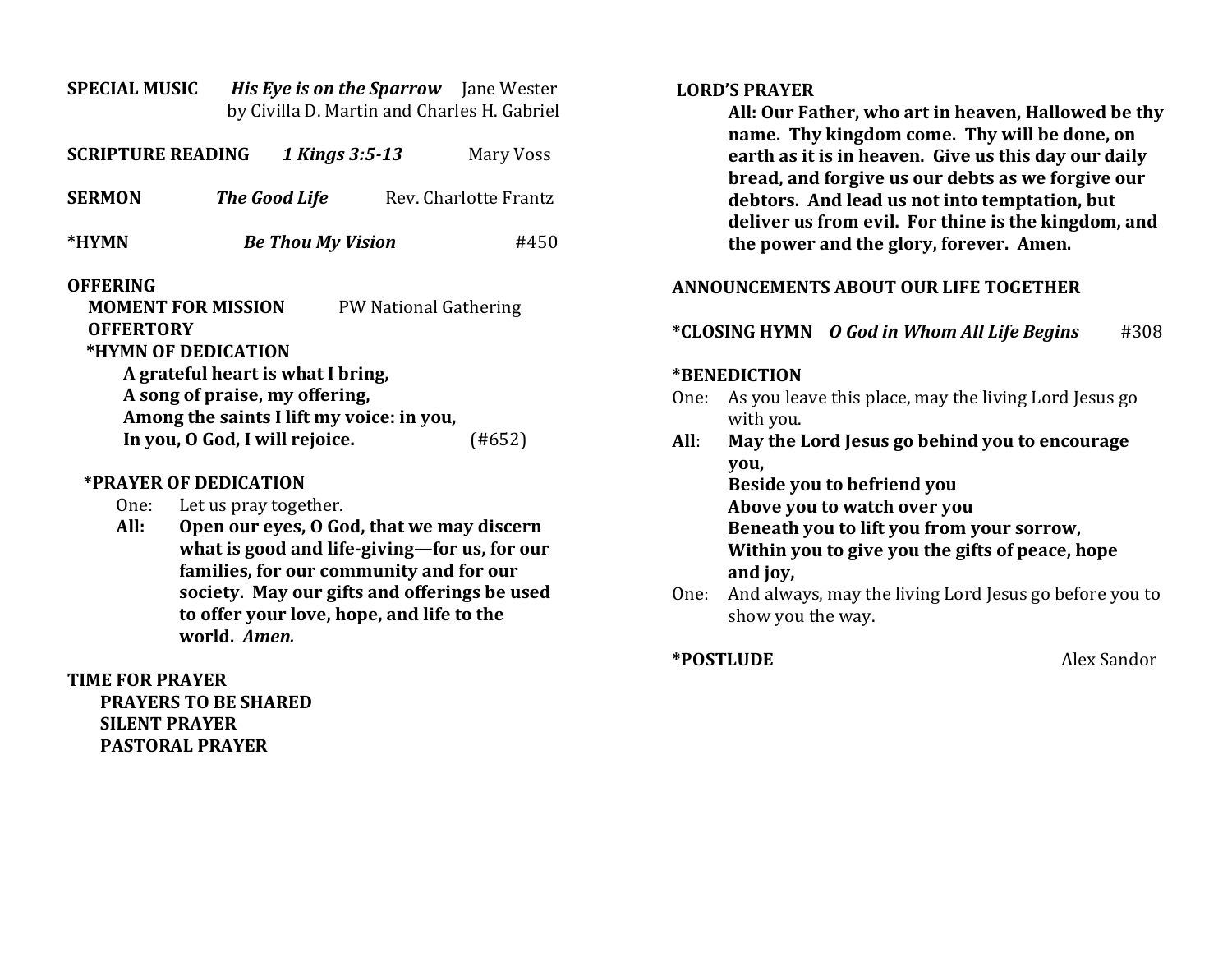#### **OLD TESTAMENT READING** *Proverbs 9:1-6*

Wisdom has built her house, she has hewn her seven pillars. She has slaughtered her animals, she has mixed her wine, she has also set her table. She has sent out her servant-girls, she calls from the highest places in the town, 'You that are simple, turn in here!' To those without sense she says, 'Come, eat of my bread and drink of the wine I have mixed. Lay aside immaturity, and live, and walk in the way of insight.'

#### **NEW TESTAMENT READING** *Ephesians 5:15-20*

Be careful then how you live, not as unwise people but as wise, making the most of the time, because the days are evil. So do not be foolish, but understand what the will of the Lord is. Do not get drunk with wine, for that is debauchery; but be filled with the Spirit, as you sing psalms and hymns and spiritual songs among yourselves, singing and making melody to the Lord in your hearts, giving thanks to God the Father at all times and for everything in the name of our Lord Jesus Christ.

### **SCRIPTURE READING** *1 Kings 3:3-13*

At Gibeon the LORD appeared to Solomon in a dream by night; and God said, 'Ask what I should give you.' And Solomon said, 'You have shown great and steadfast love to your servant my father David, because he walked before you in faithfulness, in righteousness, and in uprightness of heart towards you; and you have kept for him this great and steadfast love, and have given him a son to sit on his throne today. And now, O LORD my God, you have made your servant king in place of my father David, although I am only a little child; I do not know how to go out or come in. And your servant is in the midst of the people whom you have chosen, a great people, so numerous they cannot be numbered or counted. Give your servant therefore an understanding mind to govern your people, able to discern between good and evil; for who can govern this your great people?'

It pleased the Lord that Solomon had asked this. God said to him, 'Because you have asked this, and have not asked for yourself long life or riches, or for the life of your enemies, but have asked for yourself understanding to discern what is right, I now do according to your word. Indeed I give you a wise and discerning mind; no one like you has been before you and no one like you shall arise after you. I give you also what you have not asked, both riches and honor all your life; no other king shall compare with you.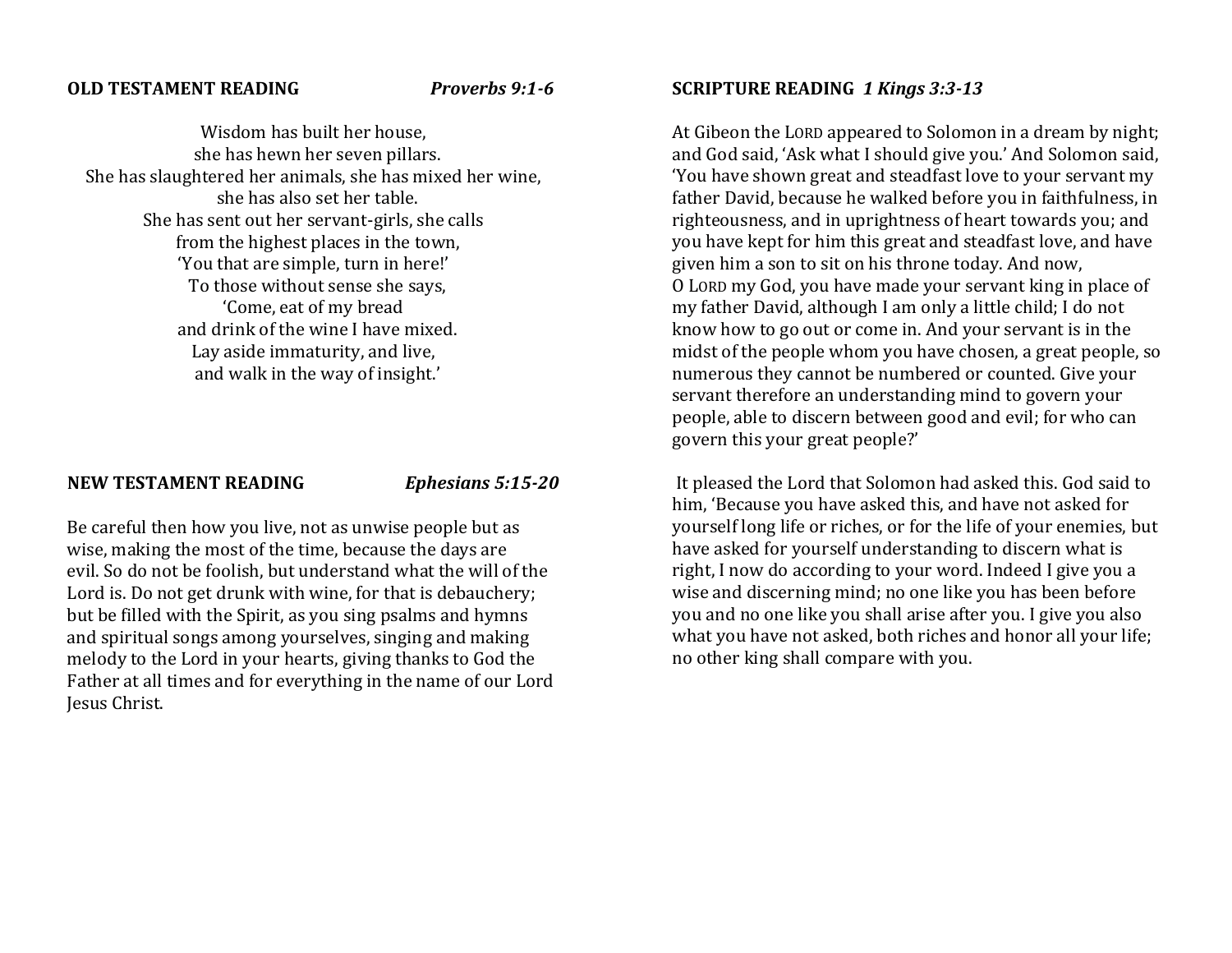# **United Presbyterian Church Weekly Calendar**

**SUNDAY 8/19** 10:00 a.m. Worship 4:00 p.m. Community Dinner

MONDAY 8/20 8:00 a.m. Exercise Class

TUESDAY 8/21

WEDNESDAY 8/22 8:00 a.m. Exercise Class 4:00 – 6:00 p.m. CSA Pick-up

 $\overline{a}$ 

THURSDAY 8/23

Happy Birthday – Camryn Shepard

FRIDAY 8/24 8:00 a.m. Exercise Class

Happy Birthday – Judith Evenstad

SATURDAY 8/25

# **ANNOUNCEMENTS**

## **COMMUNITY DINNER**

UPC will be hosting a Community Dinner this afternoon beginning at 4:00 p.m. This dinner is free and open to the public.

# **SPECIAL CONGREGATIONAL MEETING**

There will be a brief congregational meeting immediately following worship on August 26, 2018 for the purpose of electing a deacon to fulfill Rhoda Nielsen's term.

# **MEMORIES**

Do you have a 20th anniversary memory to share? A story from the annals of our congregation's history? A reflection about what UPC has meant to you? David Waite would love to hear from you! He's compiling memories and reflections to be shared during UPC's anniversary celebration October 6<sup>th</sup> and 7th . Please submit your comments in writing to him no later than September 9th, and sooner is even better! Give your submission to him in person, mail them, drop them in the church office with his name attached, or email to [unitedpresbyterianchurch@gmail.com.](mailto:unitedpresbyterianchurch@gmail.com) Maximum length, 300 words.

# **OUT OF THE OFFICE**

A reminder that the church secretary will be out of the office this week. Please direct any important phone messages to the Pastor's extension #15 in order to receive a call back if needed.

# **SOFTBALL FINALS**

UPC won 12-11 vs. The River on Friday. Saturday August 11th playoff was 91° and sunny! UPC lost a close game of 11-9 vs. Hope Church Team #2. Olivia M. and Tom H. pitched for UPC. Jay H had a throw home to Cathy H for a tagout at home plate in the game. UPC lost 16-9 vs. Lakeside Baptist in the 2 p.m. game. UPC was then eliminated. Thank to Christy Willmore (coach of UPC) who kept us all in line all season. Thank you to all who came out and cheered on UPC softball. Our final record for the season was 9-5.